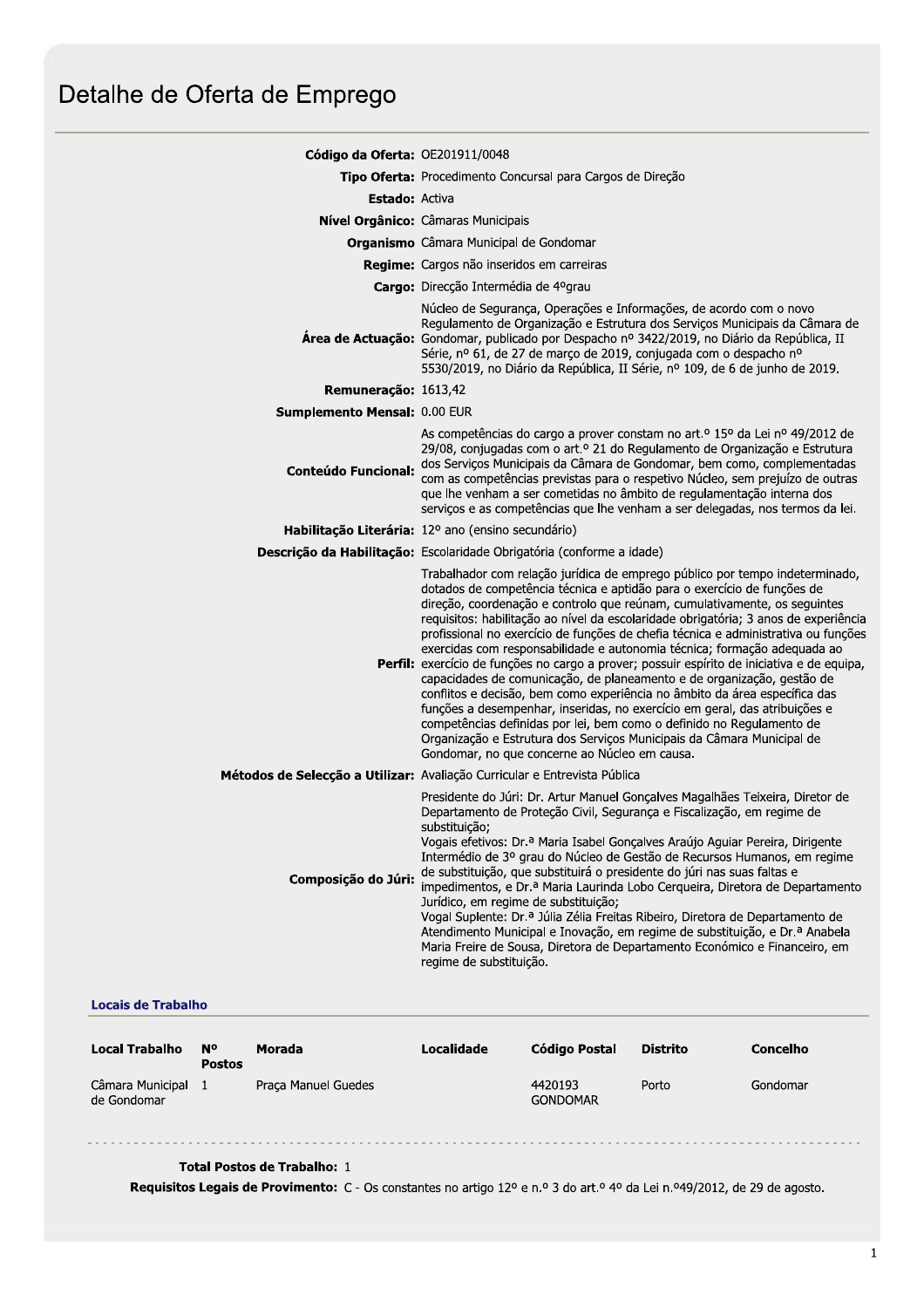Jornal Oficial/Orgão de Comunicação<br>"Social: Diário da República / Jornal "O Público"

## Apresentação de Candidaturas

Local: Município de Gondomar

Formalização da Candidatura: As candidaturas deverão ser formalizadas, a contar do 1.º dia útil da publicitação na BEP e pelo prazo de 10 dias úteis, mediante requerimento dirigido ao senhor Presidente da Câmara Municipal de Gondomar, e entreque pessoalmente nos serviços do Balcão Único, sito na Praça do Cidadão - Gondomar ou remetido por correio registado com aviso de receção, para Câmara Municipal de Gondomar, Praca Manuel Guedes, 4420-193 Gondomar, ou enviado por email para o seguinte endereço de correio eletrónico: recrutamento@cm-gondomar.pt, até ao último dia do prazo de candidaturas referido na BEP, mediante preenchimento de formulário próprio, disponível no site da Câmara Municipal de Gondomar (www.cmgondomar.pt), devendo constar, obrigatoriamente, os seguintes elementos: Identificação completa do candidato ou seja, nome completo, estado civil, profissão, data de nascimento, nacionalidade, filiação, número e data do Bilhete de Identidade/Cartão Cidadão, bem como o seu servico emissor, número de contribuinte, residência completa incluindo o código postal, contacto telefónico e endereço eletrónico, caso exista; habilitações académicas; categoria e relação jurídica de emprego público que detêm; servico e local onde desempenha funções e identificação do procedimento concursal a que se candidata e respetiva publicitação na BEP. Não serão aceites candidaturas cujos formulários não estejam devidamente identificados e assinados. Deverão entregar, anexo ao formulário de candidatura, sob pena de a candidatura não ser considerada, os sequintes documentos: a) Curriculum vitae detalhado, datado e assinado, do qual conste, designadamente, a identificação completa, as habilitações literárias e profissionais, com a indicação das funções que exerce, bem como as que exerceu, com indicação dos períodos de duração e atividades relevantes, a formação profissional detida, com indicação das ações de formação finalizadas, entidades que as promoveram, duração e datas de realização, juntando cópias dos respetivos certificados, sob pena de os mesmos não serem considerados, bem como qualquer outro elemento que considere relevante para a apreciação curricular a fazer; b) Fotocópia do certificado das habilitações académicas; c) Fotocópia dos certificados de formação profissional frequentada e mencionadas no curriculum vitae: d) Declaração devidamente autenticada e atualizada (reportada ao prazo estabelecido para a apresentação de candidaturas) emitida pelo serviço ou organismo a que o candidato se encontra vinculado, onde conste inequivocamente a natureza do vínculo à Administração Pública, a antiguidade na categoria e/ou carreira e, ainda, o conteúdo funcional, com especificação das tarefas e responsabilidades inerentes ao posto que ocupa e a avaliação de desempenho obtida nos últimos dois biénios (menções qualitativas e quantitativas). **Contacto: 224660500** Data de Publicação 2019-11-05 **Data Limite: 2019-11-18** 

Observações Gerais: AVISO

RECRUTAMENTO DE CARGO DE DIRECÃO INTERMÉDIA DE 4º GRAU NÚCLEO DE SEGURANÇA, OPERAÇÕES E INFORMAÇÕES

Para efeitos do disposto no n.º 1 do art.º 21º da Lei n.º 2/2004 de 15 de janeiro, alterada e republicada pela Lei nº 64/2011, de 22 de dezembro, na sua atual redação, adaptado à Administração Local pela Lei n.º 49/2012 de 29 de agosto, na sua atual redação, torna-se público que, em conformidade com a proposta apresentada e aprovada em reunião de Assembleia Municipal, no dia 25 de julho de 2019 e por meu despacho datado de vinte e seis de julho de 2019, foi autorizada a abertura do procedimento de recrutamento e seleção, para provimento do cargo de Direção Intermédia de 4º Grau, do Núcleo de Segurança, Operações e Informações.

Requisitos Legais: - art.º 4º, nº 2 e 3 da Lei nº 49/2012, de 29 de agosto conjugado com o nº 2 do art.º 22º do Regulamento de Organização e Estrutura dos Serviços Municipais da Câmara de Gondomar, publicado, por Despacho nº 3422/2019, no Diário da República, II Série, nº 61, de 27 de março de 2019.

Área de Atuação: Núcleo de Segurança, Operações e Informações, de acordo com o novo Regulamento de Organização e Estrutura dos Serviços Municipais da Câmara de Gondomar, publicado por Despacho nº 3422/2019, no Diário da República, II Série, nº 61, de 27 de março de 2019, conjugada com o despacho nº 5530/2019, no Diário da República, II Série, nº 109, de 6 de junho de 2019.

Remuneracão: 1.613,42€

Suplemento Mensal: 0,00€

Conteúdo Funcional: As competências do cargo a prover constam no art.<sup>o</sup> 15<sup>o</sup> da Lei n<sup>o</sup> 49/2012 de 29/08, conjugadas com o art.º 21 do Regulamento de Organização e Estrutura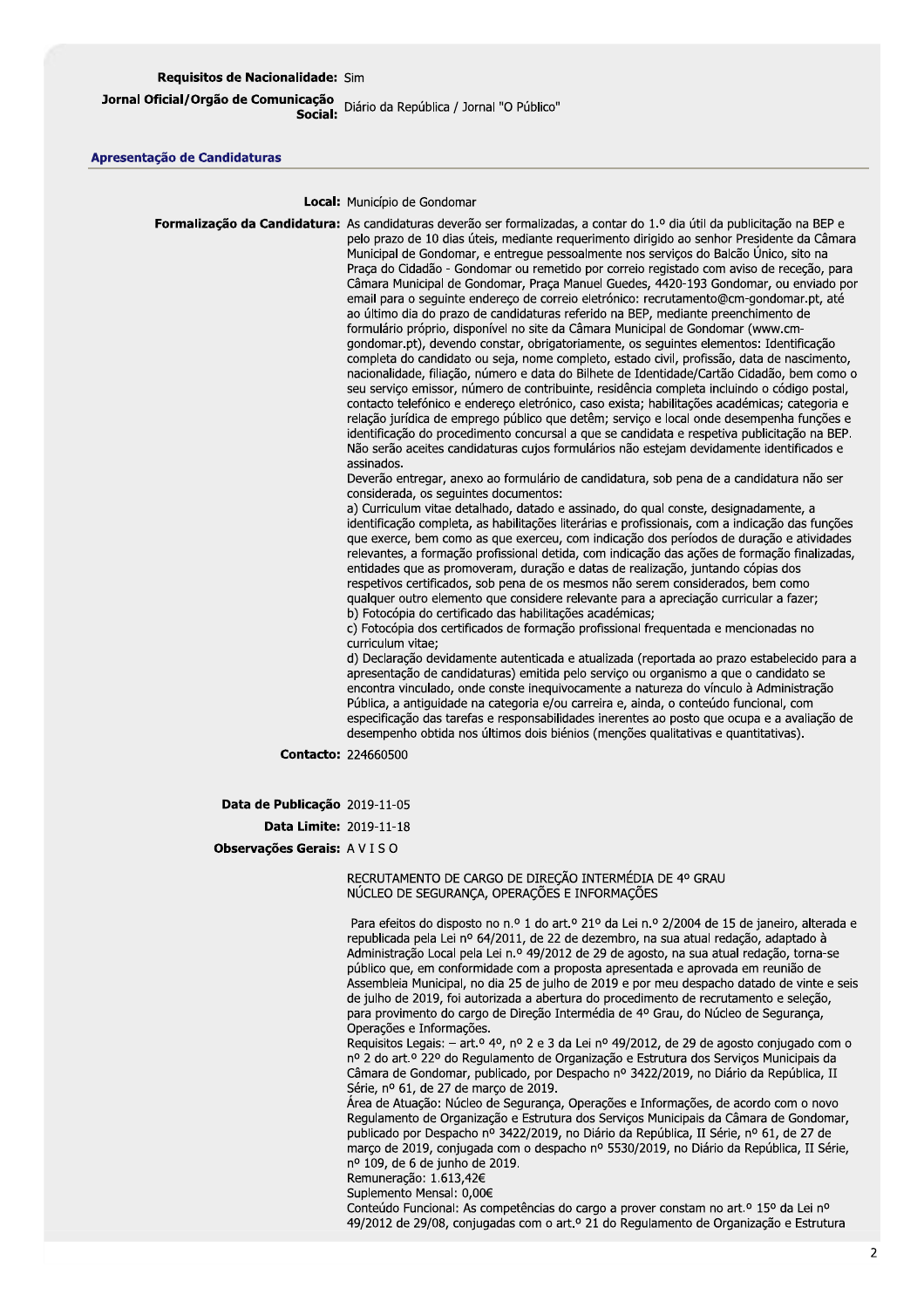dos Serviços Municipais da Câmara de Gondomar, bem como, complementadas com as competências previstas para o respetivo Núcleo, sem prejuízo de outras que lhe venham a ser cometidas no âmbito de regulamentação interna dos serviços e as competências que lhe venham a ser delegadas, nos termos da lei.

Habilitação Literária: Escolaridade obrigatória.

Descrição da Habilitação: Habilitação ao nível da Escolaridade obrigatória.

Perfil Pretendido: Trabalhador com relação jurídica de emprego público por tempo indeterminado, dotados de competência técnica e aptidão para o exercício de funções de direção, coordenação e controlo que reúnam, cumulativamente, os seguintes requisitos: habilitação ao nível da escolaridade obrigatória; 3 anos de experiência profissional no exercício de funções de chefia técnica e administrativa ou funções exercidas com responsabilidade e autonomia técnica; formação adequada ao exercício de funções no cargo a prover; possuir espírito de iniciativa e de equipa, capacidades de comunicação, de planeamento e de organização, gestão de conflitos e decisão, bem como experiência no âmbito da área específica das funções a desempenhar, inseridas, no exercício em geral, das atribuições e competências definidas por lei, bem como o definido no Regulamento de Organização e Estrutura dos Serviços Municipais da Câmara Municipal de Gondomar, no que concerne ao Núcleo em causa.

Métodos de seleção a utilizar: Avaliação Curricular e Entrevista Pública. Avaliação Curricular: visa avaliar as aptidões profissionais dos candidatos para o exercício do cargo a prover, com base na análise do respetivo curriculum vitae, tendo em conta os seguintes parâmetros: Habilitação Académica, Formação Profissional, Experiência Profissional Pública/Autárquica, Experiência Profissional em cargos dirigentes, bem como experiência profissional no desempenho de funções similares.

Entrevista Profissional: visa avaliar, numa relação interpessoal e de forma objetiva e sistemática, as aptidões profissionais e pessoais dos candidatos, bem como os conhecimentos/experiência das funções a exercer, tendo por base avaliar em termos gerais as qualidades intelectuais, contacto e comunicação, atitude profissional e cultura, cujos fatores de apreciação atenderão à adequação do perfil pessoal dos candidatos ao exercício do cargo a prover. Os fatores a ponderar na entrevista são: Orientação para Resultados (OR), Planeamento e Organização/Liderança e Gestão de Pessoal (POLGP), Conhecimentos Especializados e Experiência (CEE) e Comunicação/Negociação e Persuasão (CNP). Composição do Júri:

Presidente do Júri: Dr. Artur Manuel Goncalves Magalhães Teixeira. Diretor de Departamento de Proteção Civil, Segurança e Fiscalização, em regime de substituição;

Vogais efetivos: Dr.ª Maria Isabel Gonçalves Araújo Aguiar Pereira, Dirigente Intermédio de 3º grau do Núcleo de Gestão de Recursos Humanos, em regime de substituição, que substituirá o presidente do júri nas suas faltas e impedimentos, e Dr.ª Maria Laurinda Lobo Cerqueira, Diretora de Departamento Jurídico, em regime de substituição;

Vogal Suplente: Dr.ª Júlia Zélia Freitas Ribeiro, Diretora de Departamento de Atendimento Municipal e Inovação, em regime de substituição, e Dr.ª Anabela Maria Freire de Sousa, Diretora de Departamento Económico e Financeiro, em regime de substituição. Local de Trabalho: Município de Gondomar.

Prazo de candidaturas: A data limite para apresentação de candidaturas é de 10 dias úteis a contar da data da publicação deste aviso na Bolsa de Emprego Público.

Formalização de candidaturas: As candidaturas deverão ser formalizadas, a contar do 1.º dia útil da publicitação na BEP e pelo prazo de 10 dias úteis, mediante requerimento dirigido ao senhor Presidente da Câmara Municipal de Gondomar, e entreque pessoalmente nos serviços do Balcão Único, sito na Praça do Cidadão - Gondomar ou remetido por correio registado com aviso de receção, para Câmara Municipal de Gondomar, Praca Manuel Guedes, 4420-193 Gondomar, ou enviado por email para o seguinte endereço de correio eletrónico: recrutamento@cm-gondomar.pt, até ao último dia do prazo de candidaturas referido na BEP, mediante preenchimento de formulário próprio, disponível no site da Câmara Municipal de Gondomar (www.cm-gondomar.pt), devendo constar, obrigatoriamente, os seguintes elementos: Identificação completa do candidato ou seja, nome completo, estado civil, profissão, data de nascimento, nacionalidade, filiação, número e data do Bilhete de Identidade/Cartão Cidadão, bem como o seu serviço emissor, número de contribuinte, residência completa incluindo o código postal, contacto telefónico e endereço eletrónico, caso exista: habilitações académicas; categoria e relação jurídica de emprego público que detêm; serviço e local onde desempenha funções e identificação do procedimento concursal a que se candidata e respetiva publicitação na BEP.

Não serão aceites candidaturas cujos formulários não estejam devidamente identificados e assinados.

Deverão entregar, anexo ao formulário de candidatura, sob pena de a candidatura não ser considerada, os sequintes documentos:

a) Curriculum vitae detalhado, datado e assinado, do qual conste, designadamente, a identificação completa, as habilitações literárias e profissionais, com a indicação das funções que exerce, bem como as que exerceu, com indicação dos períodos de duração e atividades relevantes, a formação profissional detida, com indicação das ações de formação finalizadas, entidades que as promoveram, duração e datas de realização, juntando cópias dos respetivos certificados, sob pena de os mesmos não serem considerados, bem como qualquer outro elemento que considere relevante para a apreciação curricular a fazer; b) Fotocópia do certificado das habilitações académicas;

c) Fotocópia dos certificados de formação profissional frequentada e mencionadas no curriculum vitae;

d) Declaração devidamente autenticada e atualizada (reportada ao prazo estabelecido para a apresentação de candidaturas) emitida pelo serviço ou organismo a que o candidato se